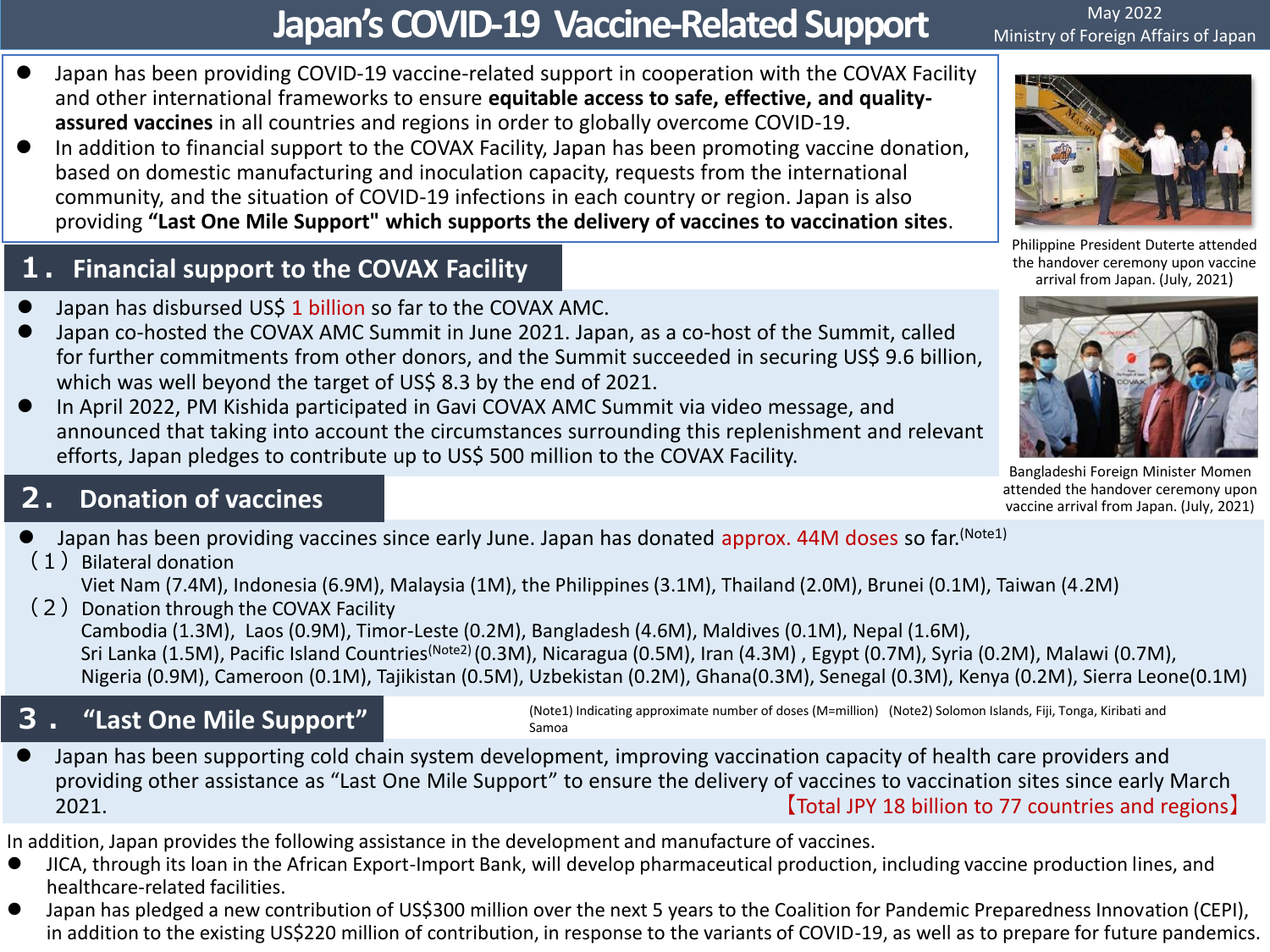#### **1. Bilateral Donation**

(Note)Indicating approximate number of doses (Unit: M=million)

| <b>Recipient</b><br>Country / Region | <b>Total Doses</b> | <b>Shipment Date</b><br>(Note)Date of departure from Japan Japan |
|--------------------------------------|--------------------|------------------------------------------------------------------|
| Taiwan                               | 4.20               | 4 Jun to 27 Oct, 2021                                            |
| Viet Nam                             | 7.35               | 16 Jun 2021 to 26 Jan 2022                                       |
| Indonesia                            | 6.88               | 1 Jul 2021 to 19 Jul 2022                                        |
| Malaysia                             | 1.00               | 1 Jul 2021                                                       |
| The Philippines                      | 3.08               | 8 Jul to 30 Oct, 2021                                            |
| Thailand                             | 2.04               | 9 Jul to 15 Oct, 2021                                            |
| <b>Brunei</b>                        | 0.1                | 24 Sep 2021                                                      |

**Total: Approx. 24.65 million doses**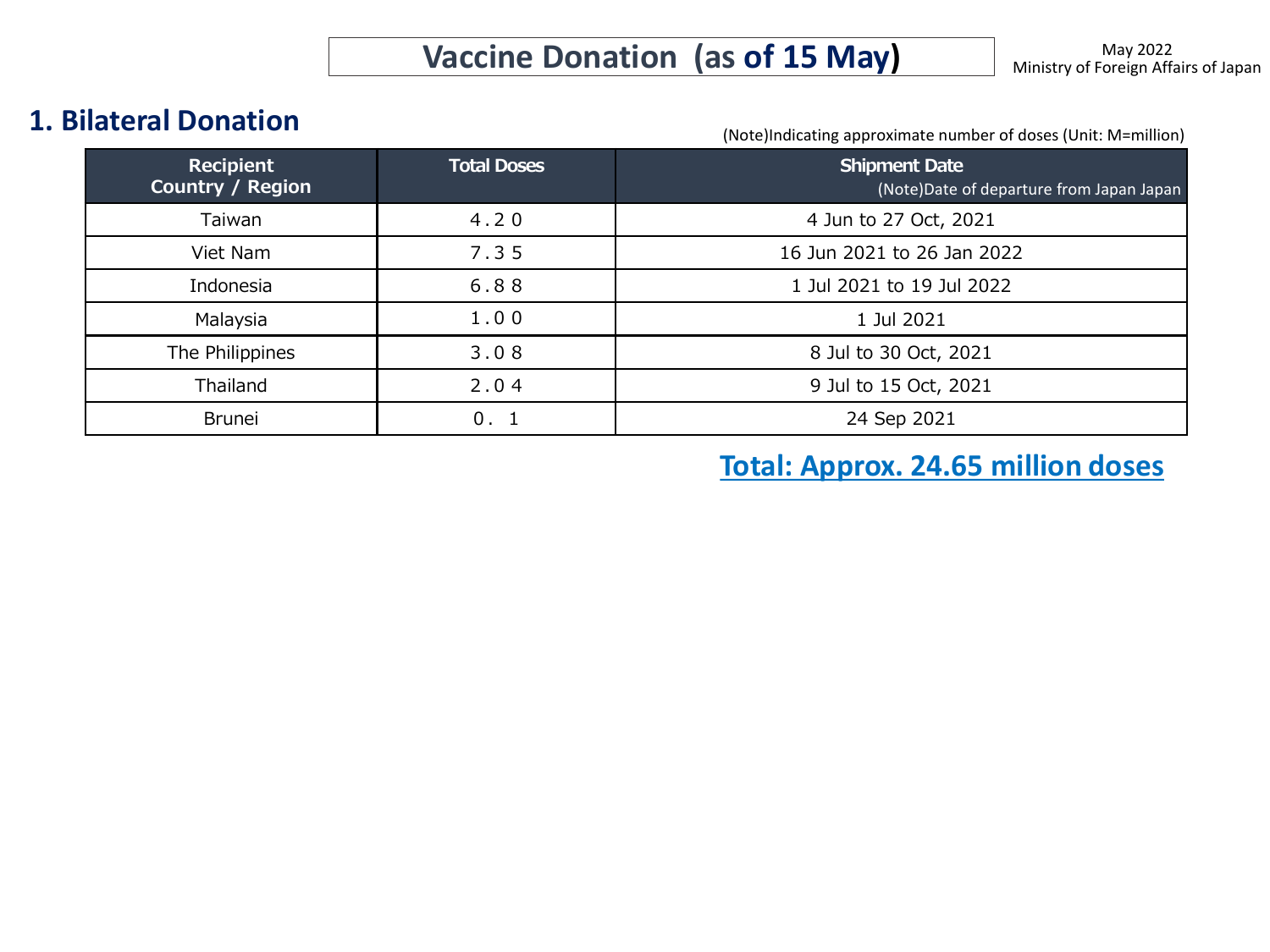## **2. Donation through the COVAX Facility**

(Note)Indicating approximate number of doses (Unit: M=million)

|                 | <b>Recipient</b><br>Country / Region | <b>Dose</b><br><b>Volume</b> | <b>Shipment Date</b><br>(Note) Date of departure from Japan |  |
|-----------------|--------------------------------------|------------------------------|-------------------------------------------------------------|--|
| South-east Asia | Cambodia                             | 1.32                         | 23 Jul to 18 Dec 2021                                       |  |
|                 | Laos                                 | 0.94                         | 3 Aug to 21 Dec 2021                                        |  |
|                 | Timor-Leste                          | 0.17                         | 11 Aug 2021                                                 |  |
| South-west Asia | Bangladesh                           | 4.55                         | 23 Jul to 20 Dec 2021                                       |  |
|                 | Nepal                                | 1.61                         | 5 Aug to 21 Aug 2021                                        |  |
|                 | Sri Lanka                            | 1.46                         | 31 Jul to 7 Aug 2021                                        |  |
|                 | Maldives                             | 0.11                         | 21 Aug 2021                                                 |  |
| Central Asia    | Tajikistan                           | 0.50                         | 19 Feb 2022                                                 |  |
|                 | Uzbekistan                           | 0.20                         | 15 Mar 2022                                                 |  |
| Oceania         | Solomon Islands                      | 0.06                         | 24 Aug 2021                                                 |  |
|                 | Fiji                                 | 0.06                         | 20 Aug 2021                                                 |  |
|                 | Tonga                                | 0.05                         | 21 Aug 2021 to 12 Feb 2022                                  |  |
|                 | Kiribati                             | 0.06                         | 18 Aug 2021                                                 |  |
|                 | Samoa                                | 0.11                         | 17 Aug 2021                                                 |  |
| Latin America   | Nicaragua                            | 0.50                         | 22 Aug 2021                                                 |  |
|                 | Iran                                 | 4.31                         | 22 Jul 2021 to 15 Apr 2022                                  |  |
| Middle East     | Syria                                | 0.15                         | 24 Dec 2021                                                 |  |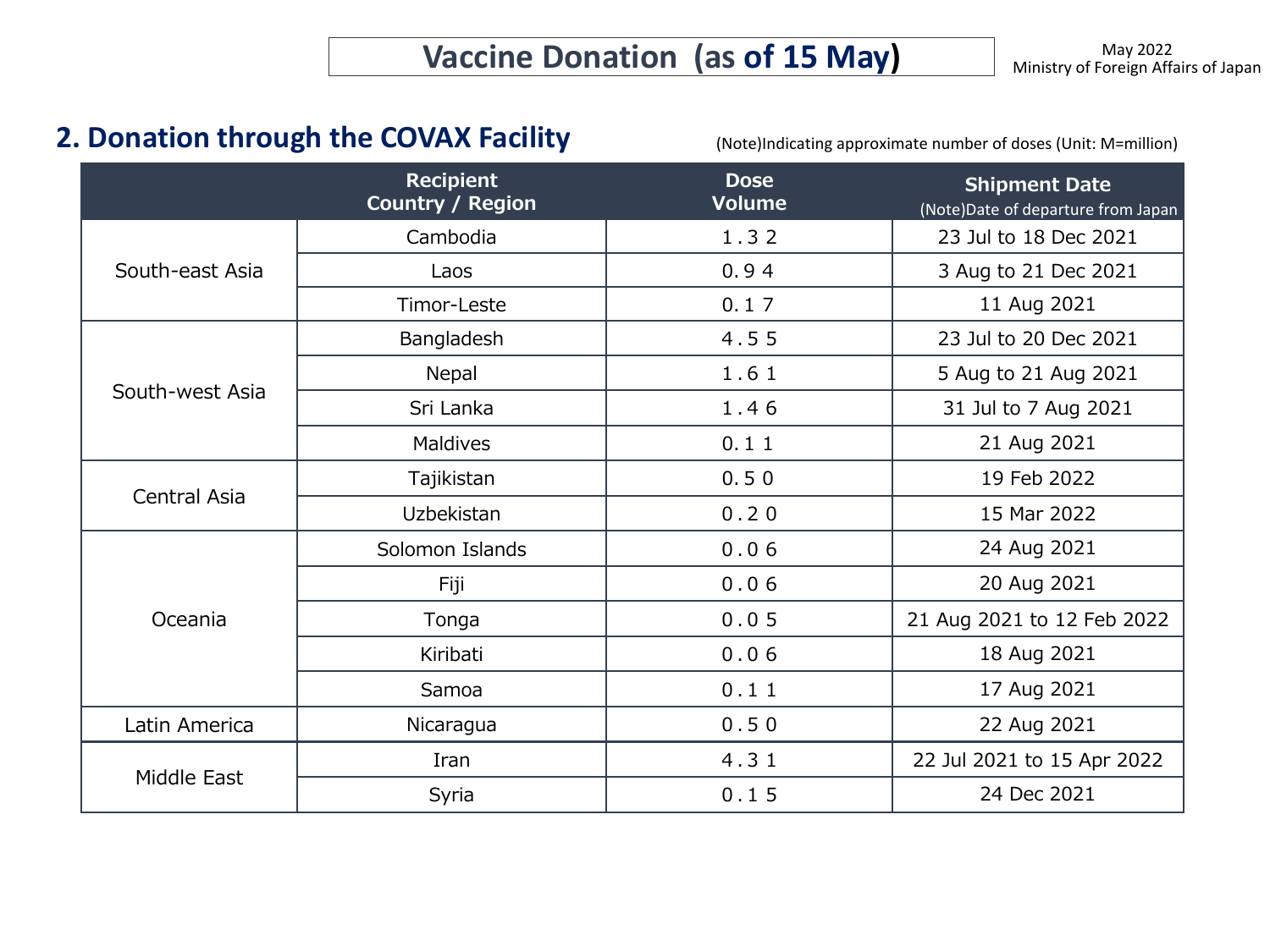### **2. Donation through the COVAX Facility**

(Note)Indicating approximate number of doses (Unit: M=million)

|        | <b>Recipient</b><br><b>Country / Region</b> | <b>Dose</b><br><b>Volume</b> | <b>Shipment Date</b><br>(Note)Date of departure from Japan |  |
|--------|---------------------------------------------|------------------------------|------------------------------------------------------------|--|
| Africa | Egypt                                       | 0.70                         | 25 to 27 Dec 2021                                          |  |
|        | Malawi                                      | 0.68                         | 24 Feb to 6 Mar 2022                                       |  |
|        | Nigeria                                     | 0.86                         | 22 Feb 2022                                                |  |
|        | Cameroon                                    | 0.07                         | 19 Mar 2022                                                |  |
|        | Ghana                                       | 0.31                         | 20 Mar 2022                                                |  |
|        | Senegal                                     | 0.30                         | 26 Mar 2022                                                |  |
|        | Kenya                                       | 0.20                         | 5 Apr 2022                                                 |  |
|        | Sierra Leone                                | 0.10                         | 29 Apr 2022                                                |  |

**Total:Approx. 19.38 million doses**